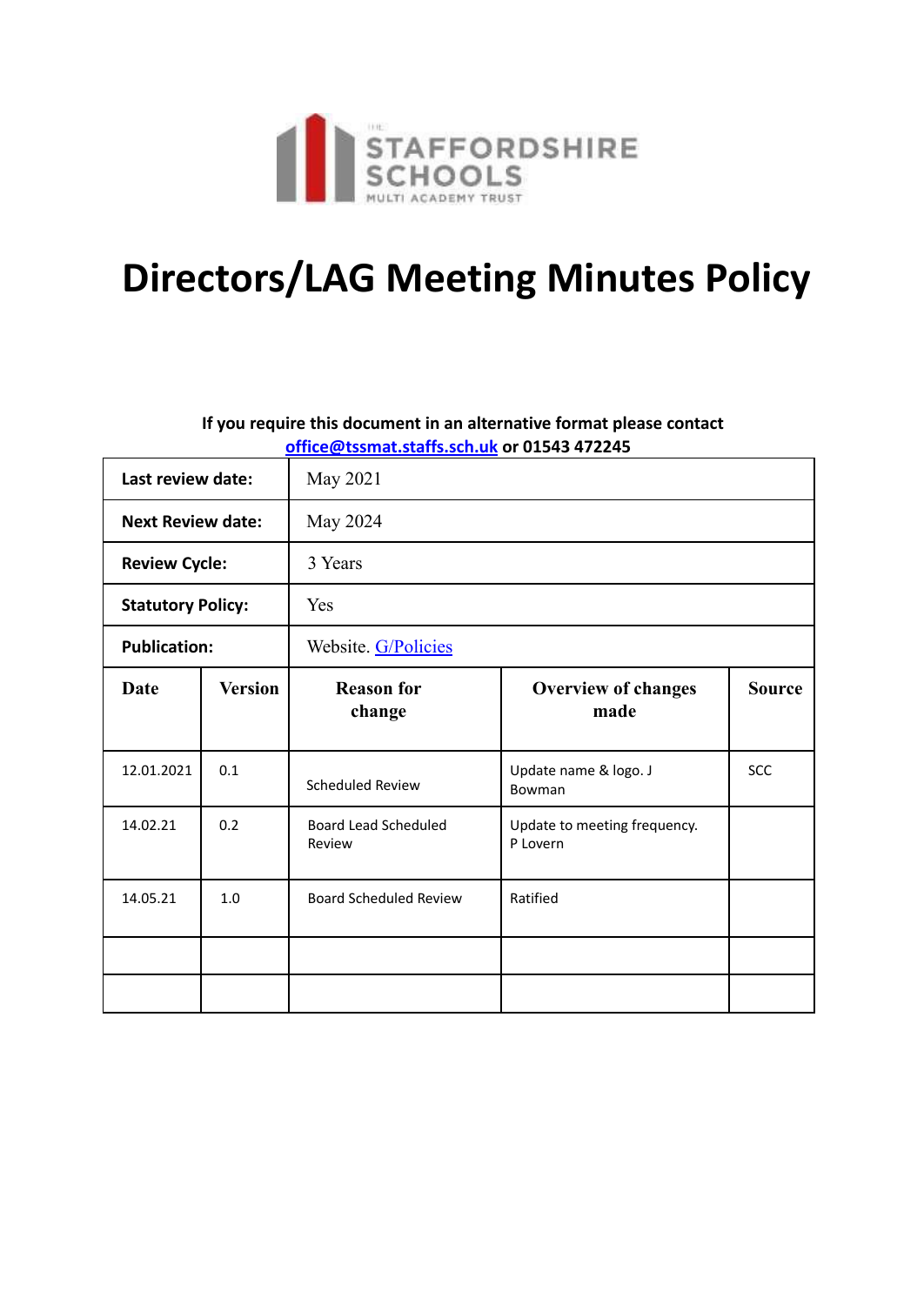#### **Directors/Members/LAG Meeting Minutes Policy**

#### **1. Introduction**

At The Staffordshire Schools Multi Academy Trust, the Board of Directors meets monthly, Members meet at least three times a year, the Finance, Audit & Risk Committee meet every half term, and the Local Advisory Group meets termly.

We are aware that the minutes are the official record of the main matters discussed during a meeting and of any decisions taken. We understand that we have an obligation under the Freedom of Information Act to make available information on request depending on whether the Directors/Members/LAG members consider such information is deemed to be confidential under the Act.

#### **2. Aims**

- To ensure that the minutes taken by the clerk are a true written record of a meeting and correspond with the Directors'/Members'/LAG members' recollection of what went on at that meeting.
- To work with other schools to share good practice in order to improve this policy.

#### **3. Responsibility for the Policy and Procedure**

## **3.1 Role of the Board of Directors:**

The Board of Directors has:

- appointed a clerk to the governing body;
- the responsibility for ensuring all Directors'/Members/LAG meetings are clerked;
- responsibility for approving the minutes of the Directors' meetings. Members and LAG members have responsibility for approving the minutes of their own meetings;
- responsibility for ensuring all minutes are readily available on request, once approved and confidential items identified;
- responsibility for ensuring funding is in place to support this policy;
- responsibility for ensuring this policy and all policies are maintained and updated regularly;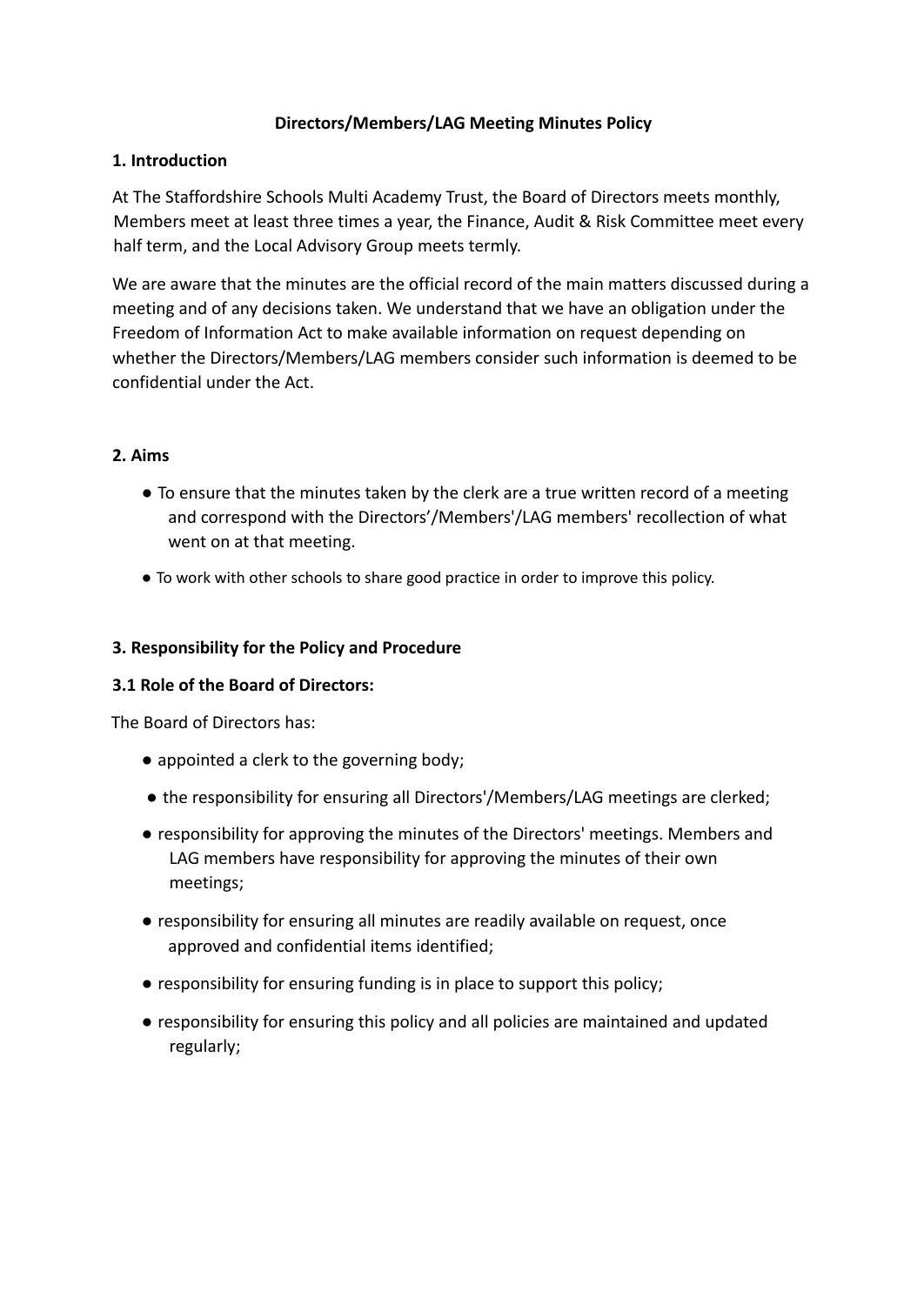● responsibility for the effective implementation, monitoring and evaluation of this policy

## **4. Approval of the Minutes**

In order to establish whether the minutes are a true record of the last meeting, there will be a proposer and a seconder to confirm this. The Chair of the meeting always signs the minutes after their approval by the Directors/Members/LAG members at the next meeting.

## **5. Availability of Minutes**

All minutes will be made available to any interested person, once the minutes have been approved and confidential items identified.

Minutes are available on the Trust website.

## **6. Minutes Agenda and Other Documentation**

We will make available to any interested person the agenda and other documentation for the next meeting. We will make available to any interested person the minutes of the last meeting, once they have been approved at the following meeting and confidential items identified.

## **7. Confidentiality**

We will make every effort to maintain the confidentiality of anyone named in the minutes, particularly with regard to our Data Protection responsibilities.

## **8. Matters Arising from the Minutes**

At each meeting the Chair will go through the minutes of the previous meeting and Directors/Members/LAG members can query or ask for further information on any item in those minutes.

## **9. Raising Awareness of this Policy**

We will raise awareness of this policy via:

● the Trust website